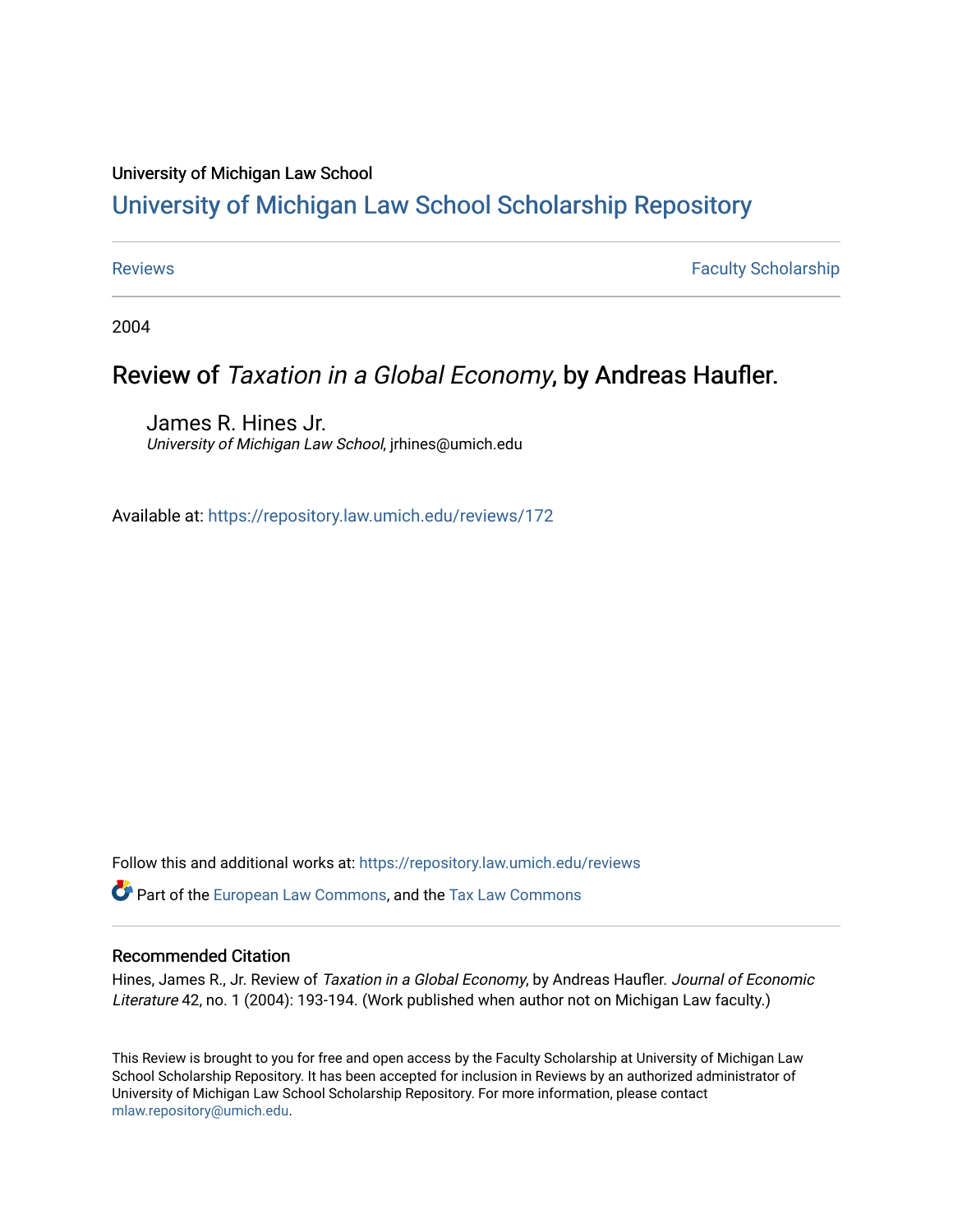*Taxation in a Global Economy.* By Andreas Haufler. Cambridge; New York, and Melbourne: Cambridge University Press, 2001. Pp. xii, 340. \$65.00. ISBN 0-521-78276-7.

*JEL 2002-1003.*

For as long as economics has been a serious subject it has wrestled with the appropriate role of competition in determining economic outcomes. In the modern era this issue appears and reappears in the context of tax competition. Supporters of tax competition between national governments, between states or provinces within countries, or between jurisdictions within states and provinces, tout the effects of competition in disciplining governments and point to the Tiebout hypothesis that, in certain circumstances, interjurisdictional competition leads to efficient outcomes. Opponents worry that unbridled tax competition produces "race-to-the-bottom" outcomes that generate inefficient tax structures and suboptimal government sizes; such concerns commonly lead to prescriptions that governments should coordinate, or even harmonize, their tax systems.

These issues are of great concern to policy makers and of growing interest to researchers. As a result, there has been a vast increase in international tax research in the last twenty years or so. The goals of this research have been to identify the impact of tax systems and international tax differences on economic outcomes, to understand the conditions under which competition produces tax regimes that promote efficiency, and to evaluate existing institutional arrangements such as tax federations and tax treaty networks. While there

has been a very great deal written on these topics, the reader interested in thoughtful surveys of this research still has very few places to turn.

Into this breach steps this fine book by Andreas Haufler. The focus of the book is on identifying the impact of tax competition in a variety of settings, and with a variety of taxes. As is appropriate, much of the book is devoted to explicating the assumptions and implications of various workhorse models of tax competition that have appeared in journal articles over the last 20 years. This is a large literature, often confusing, and sometimes confused, so Haufler's clear exposition and straightforward treatment of these models (including working through some examples) is most welcome. The book motivates its analysis by considering policy issues raised by international tax competition and the reactions of governments in practice. This is followed by an analysis of models that are, to greater and lesser degrees, relevant to the policy issues. These models then form the basis of subsequent cautious conclusions about economic policy. Brief mention is made of the empirical literature on international taxation along the way, but the weight of the analysis and the real contribution of the book lie in using relatively simple models to consider the process of competition and to enlighten the theoretical findings appearing in the literature.

The basic story is simple enough. Governments of small open economies have incentives not to tax income earned by foreigners who invest in their countries, since such taxes distort production by driving capital abroad and their cost is borne entirely by immobile local factors in the form of lower wages and reduced land prices. From the standpoint of any individual country acting on its own in such a setting, almost any other tax is welfare superior to source-based capital income taxes. If governments nonetheless must rely at least in part on capital income taxes to finance their expenditures, then the distortion associated with the capital taxes gives them incentives to reduce government spending below what would otherwise be the efficient levels. The ability to coordinate capital income taxes between countries makes it possible to overcome this distortion and impose source-based taxes without enormous costs to the taxing government, thereby making it possible to restore efficient government spending levels.